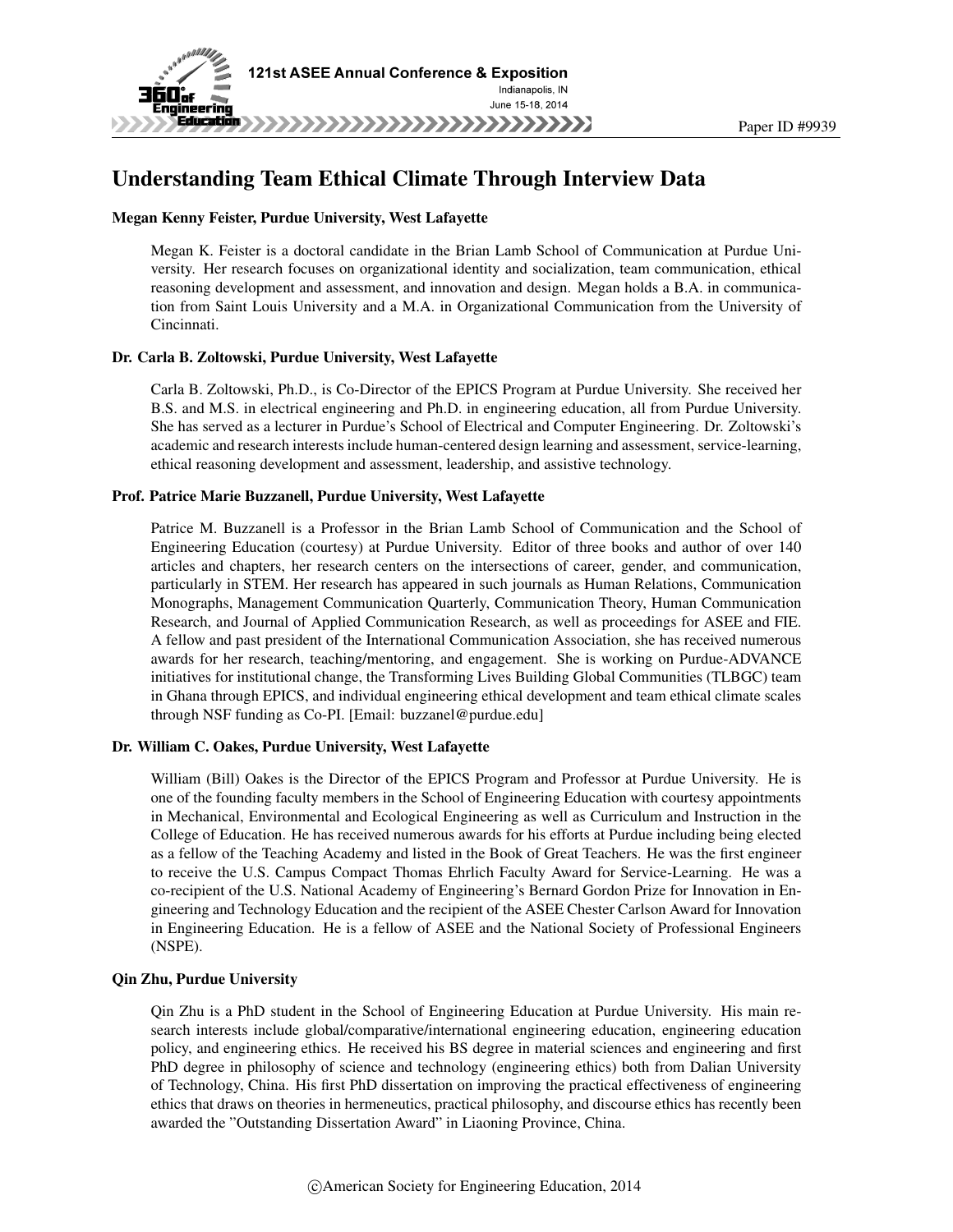# **Understanding Team Ethical Climate Through Interview Data**

The development of ethical awareness and ethical reasoning is a critical part of engineering education. Appropriate assessments are needed to determine if educational interventions are effective in developing these skills, especially within a team context. Although there are measures to assess general individual moral reasoning, such as the  $DIT2<sup>1</sup>$ , they do not take into consideration the context of handling ethical situations in engineering rather than working through ethical situations in general, nor do they address the *team* climate in which much of this work takes place. Because most undergraduates learn to apply ethical reasoning to engineering through design courses that are taught in teams, it is important to understand the impact and dynamics of the team ethical climate.

This paper describes our efforts to incorporate qualitative data as a part of the development of instruments for assessing ethical decision-making in individuals and teams in engineeringcentered project teams. These instruments are being developed as part of a larger grant seeking to understand the relationship between individual and team ethical climate in multidisciplinary project teams. This paper describes the development of the qualitative methods being used in this project, a discussion of the analysis we have conducted, and presents preliminary results. Finally, we discuss limitations of this method and offer future directions for this line of research in enriching our understanding of team ethical climate on multidisciplinary project teams in an engineering education context.

## *Team Climate and Small Group Communication*

How individuals relate to one another and the development of team climate is an essential component of not only team members' satisfaction as members of their teams, but also the team's productivity. Team climate refers to a variety of factors that affect the atmosphere and functioning of a team, including how team members communicate, how information is shared, and how comfortable members feel to contribute to group discussions. Communication is the primary determinant of team climate,<sup>2</sup> with the emphasis not only on *what* people say, but *how* they say it.

Team climate can affect the productivity and effectiveness of a group significantly.<sup>3, 4, 5</sup> A defensive team climate, in which team members feel personally attacked, feel that their opinions and ideas are undervalued, or feel that there is a significant imbalance of power or intellect on the team will result in less effective decision-making and problem solving, lower levels of collaboration, and lack of innovation.<sup>6</sup> Conversely, if a team climate is supportive, with team members feeling comfortable sharing ideas, feel valued for their contributions, and feel that there is mutual respect among team members, this encourages openness, resulting in greater creativity and innovation as well as more effective decision-making and problem solving.<sup> $4$ </sup> Group cohesiveness, or the level of attraction or comfort group members feel toward each other, is strongly related to a group's productivity.<sup>7</sup> Developing trust within the group, managing status or cultural differences effectively and avoiding dramatic power imbalances among members can all contribute to the development of a positive team climate. $\delta$  It is essential that teams, especially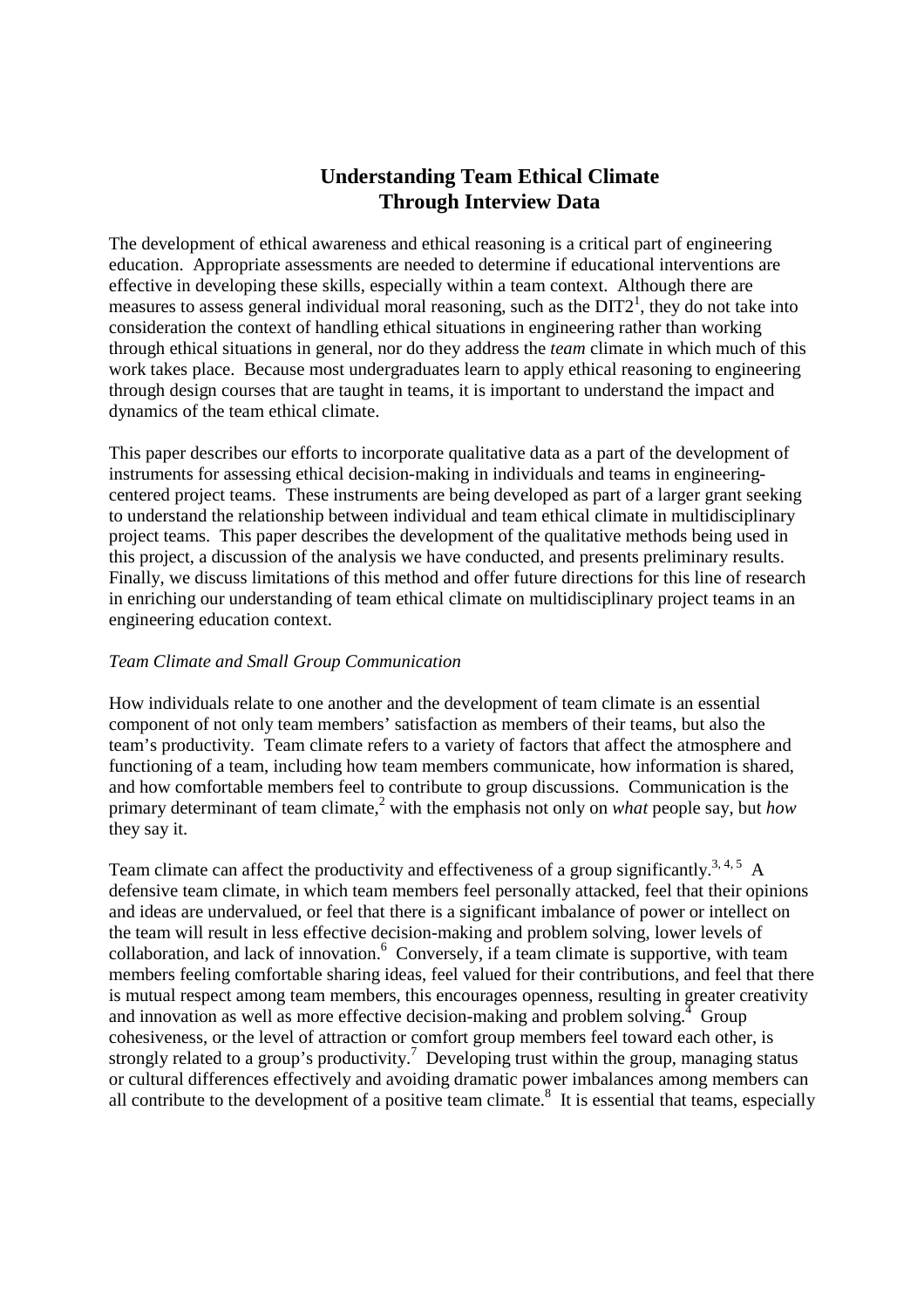problem-solving teams with specific goals, encourage members to be open and productive in order to achieve group effectiveness.

# *Discursive Psychological Approach*

This study examines students' talk about team climate in multidisciplinary project teams. We examine how participants explain and describe their experiences on these teams to explore how they understand and experience team climate, a largely intangible but extremely influential component of working on teams. Because of the highly communicative nature of group norm development and the emergence of team climate, we employ a discursive psychological approach to examine how the students discursively manage their experiences regarding team climate. This approach enables the researchers to examine how the students characterize and position ethics within their teams, as well as what perceived effects the handling of ethics and its associated characteristics have on ethical decision-making. A discursive psychological approach enables the researchers to examine discourse on two levels: "little d" discourse as language-inuse in everyday talk, as well as "big D" Discourses which refer to systems of language or other sensemaking practices that form our social realities.<sup>9</sup> These Discourses inform social practices by offering certain discursive resources that are evidenced in the "little d" everyday language of participants.

Discursive psychology relies on the belief that reality and psychological phenomena are constructed through language and acted out in social contexts. This approach locates the creation of meaning and reality *in* social interaction; individuals as social actors *actively create* reality and shape identity through their talk. Descriptions of psychological and social objects can be studied for the way social actors invoke them in the course of certain communicative activities, such as blaming or complimenting.<sup>10</sup> These descriptions, a kind of "mental" thesaurus," can be studied as a toolbox of resources for doing things (p. 740). Given this understanding of psychology and social interaction, discursive psychology focuses on the way reality and the mind are *constructed* by people through language, throughout their everyday execution and description of practical tasks. $11$ 

Discursive psychological scholars differentiate between two levels of "discourse" by referring to "big D" or "little d" discourse.<sup>12, 13, 14</sup> "Little d" discourse refers to language-in-use, or the everyday talk and texts in social interaction.<sup>15</sup> "Big D" Discourse is viewed as the general and enduring systems of thought, historically and culturally rooted in systems of power and knowledge. Discourses order the world in certain ways, as well as informing social practices<sup>15</sup>. Scholars utilizing discursive psychology conceive of Discourses as "interpretative repertoires" for communicating actors, which are ways of talking embedded within larger societal or cultural Discourses, which supply linguistic resources to communicating actors in the form of habitual forms of argument<sup>16</sup>, terminology, metaphor, and other language devices<sup>17</sup>. Through this understanding, researchers can view interpretative repertoires as discursive resources for social actors in their effort to understand and create identity within multiple competing Discourses.

Given this focus, discursive psychologists seek to analyze how a person's talk can create his or her own identity, shape the identity and position of others, and can do interactive work such as countering an undesirable image of the self.<sup>18</sup> Scholars using a discursive psychology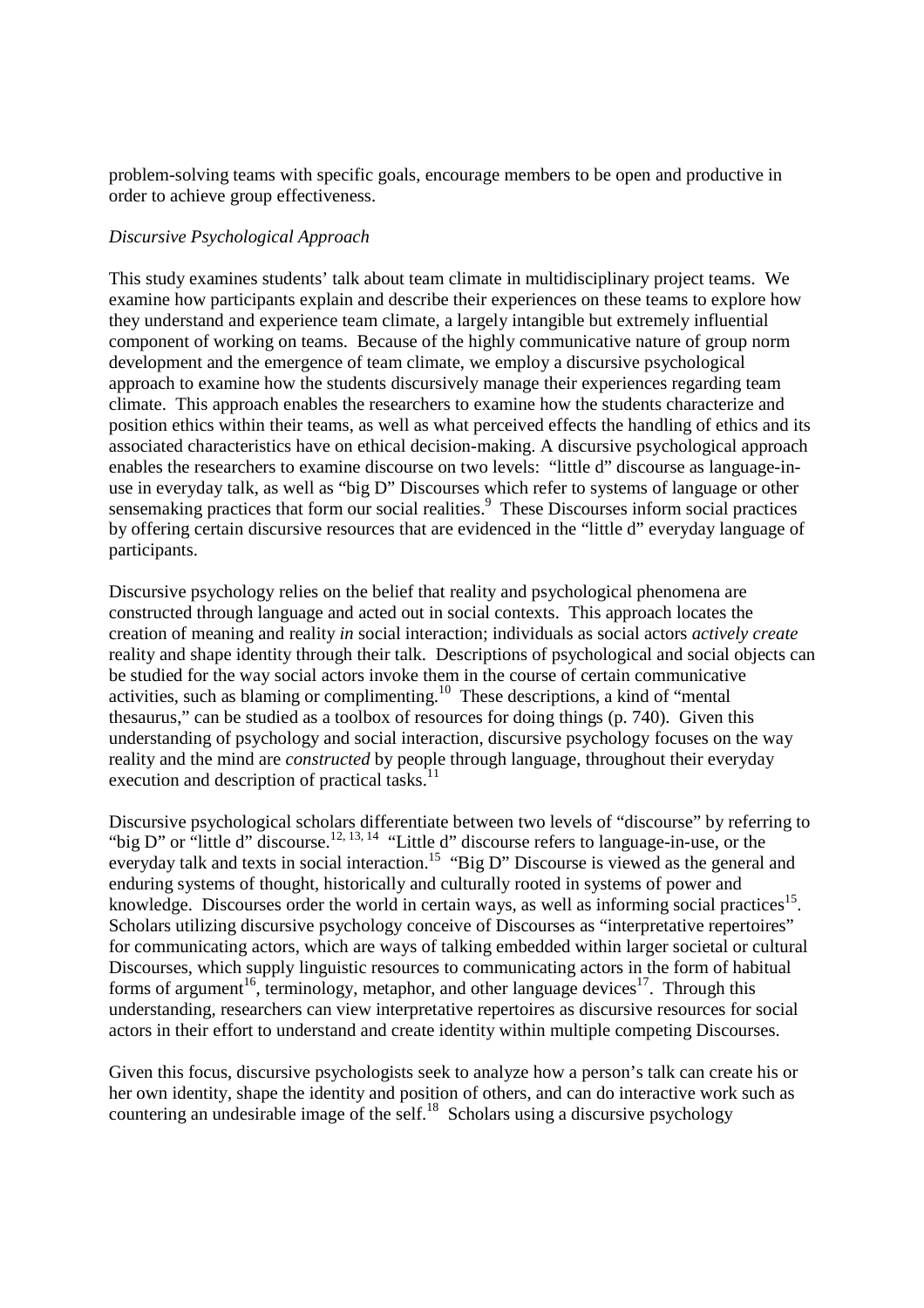perspective analyze talk and interaction to see how individuals use characterizations and evaluative expressions to attribute identity and motive to others, how they counter and respecify others' descriptions of their identity or actions, and how psychological themes are handled and managed implicitly.<sup>19</sup> It is important to note that discursive psychology is not in itself a methodology. Rather, it is an analytical approach that is embedded in social constructionist assumptions, as discussed above. As such, the researchers focused on the text of these interviews to investigate how participants describe their experiences on their project teams, as well as how they draw from specific Discourses to frame their own experiences as well as those of their project team in relation to ethical concerns throughout the team process.

## *Method*

To address the need to understand and assess moral reasoning in an engineering-specific context, our research team developed instruments to assess both individual moral reasoning and team ethical climate in an engineering context. The researchers collected data from four different institutions with engineering-centered student project teams offered to students. The team climate instrument is a new instrument adapted from Victor and Cullen's team Ethical Climate Questionnaire (ECQ) for the student project context. The ECQ consists of five scales: caring, law and code, rules, instrumental, and independence. The team climate instrument also includes items intended to measure the caring, law and code, and rules dimensions, as well as exploring dimensions of friendship, personal morality, self-interest, team interest, shared ethics model, interdisciplinary ethics, rule-orientation, and how the team responds under pressure. In the team climate instrument, students are asked to respond to 59 items as they relate to their project team in their respective program using a Likert-type scale (Strongly Disagree-Disagree-Neither Agree nor Disagree, Agree, Strongly Agree).

As part of the validation efforts, we conducted individual interviews and team observations of students who are participating in multidisciplinary project team programs to triangulate data from other sources and aid in data interpretation. The use of qualitative data to compliment the instrument development supplements the self-report measures by aiding in data interpretation, giving context and depth to the participants' experiences, and aid in data interpretation of the two instruments. These data also allow us to triangulate data from other sources in the greater process of validation of the instruments.<sup>2</sup>

We conducted a total of 51 interviews and numerous observations of students participating in multidisciplinary project teams at four different universities. Interviews lasted on average between 15 and 60 minutes, with 6 to 15 interviews conducted at each university based on student availability and desire to volunteer. The interviews were audiorecorded and later transcribed for analysis. Participants provided informed consent and were compensated for their time.

The interview protocol was designed to engage both individual and team considerations as the participants describe their experiences on their project teams. It was developed to probe elements of the individual and team climate instrument and give context and depth to the concepts explored in these instruments by eliciting information about how the participant prioritizes issues related to their individual and team decision-making. We also explore general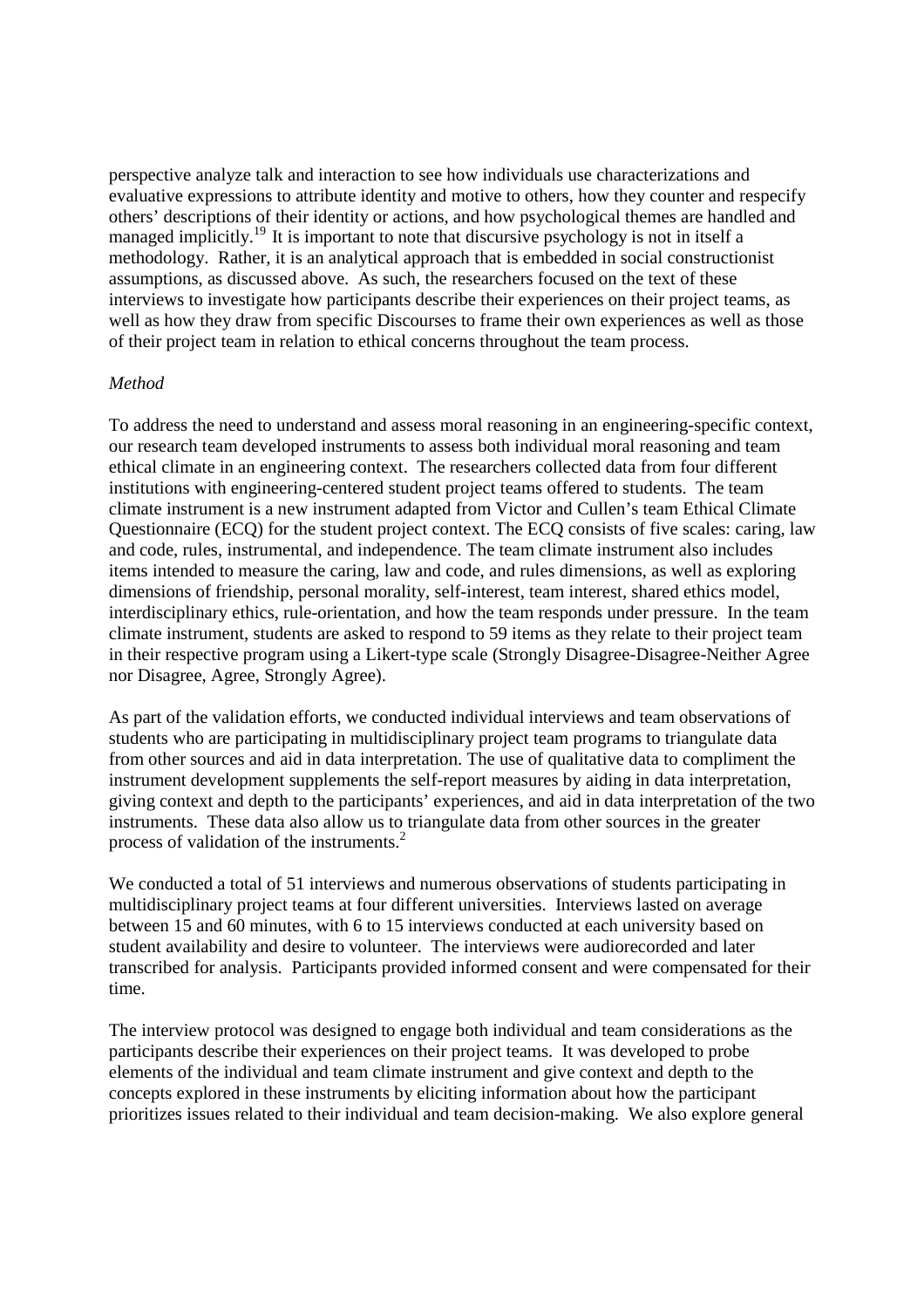team processes and the student's perceived role to provide context on how the individual operates within the team. We explored the following overarching questions:

- How would you characterize your team interactions as a whole?
- What is important to or valued by your team? What are your team's priorities?
- What is your role on the team? Do you feel like you belong? Are your viewpoints listened to?
- How and when are decisions made by your team? Who was involved in those decisions?
- Do you feel as though any of these decisions or your team work involved ethical considerations?
- How do you define ethics? How do you make ethical decisions?
- Does your team seem concerned about professional codes and/or rules/laws?
- Does your team share a common understanding of "right and wrong"?

The researchers also made observations of team meetings and work sessions to provide context for the interviewer and help identify participants for the interviews. Observations were guided by a general observation protocol, with other interesting interactions being noted where appropriate. Several examples of the observation protocol include:

- What seems most important to the team at this time? What did you observe that made you answer in the way you did?
- Were there decisions made during team meetings? What were the decisions about? Who made the decisions?
- Did you observe interactions or language centered on how a decision or design aspect might affect individual team members?
- Did you observe interactions or language that centered on how team processes and deliverables align with moral or ethical stances that are up for discussion, shared and malleable, and/or act as appeals to ideals for human existence?

The authors developed a coding scheme that aligns with the constructs present in these instruments, and analyzed 51 student interviews using a typological analysis approach<sup>2, 3</sup>. Initial codes were generated from the constructs found in the instruments, and additional codes were added to capture additional themes that emerged from the data. Interview data were coded and analyzed independently for themes and insights related to team and individual ethical reasoning. As this research continued, interviews were compared to the participant's responses on the individual and team climate instrument to see how they align with, compliment, or contradict these scores.

This study analyzes the text of these interviews with a discursive psychological lens to examine team ethical climate as it is handled by the participants. By relying on the principles of discursive psychology, this analysis examines discourse on two levels, enabling the researcher to examine both the discursive practices of the participants as well as the relation of those practices to their respective institutional programs. We examined both the individual discursive practices of the participants, as well as identifying commonalities within each program that contribute to the development of specific characteristics unique to each program. The interplay of these findings offers insights into both how individual team members understand and discursively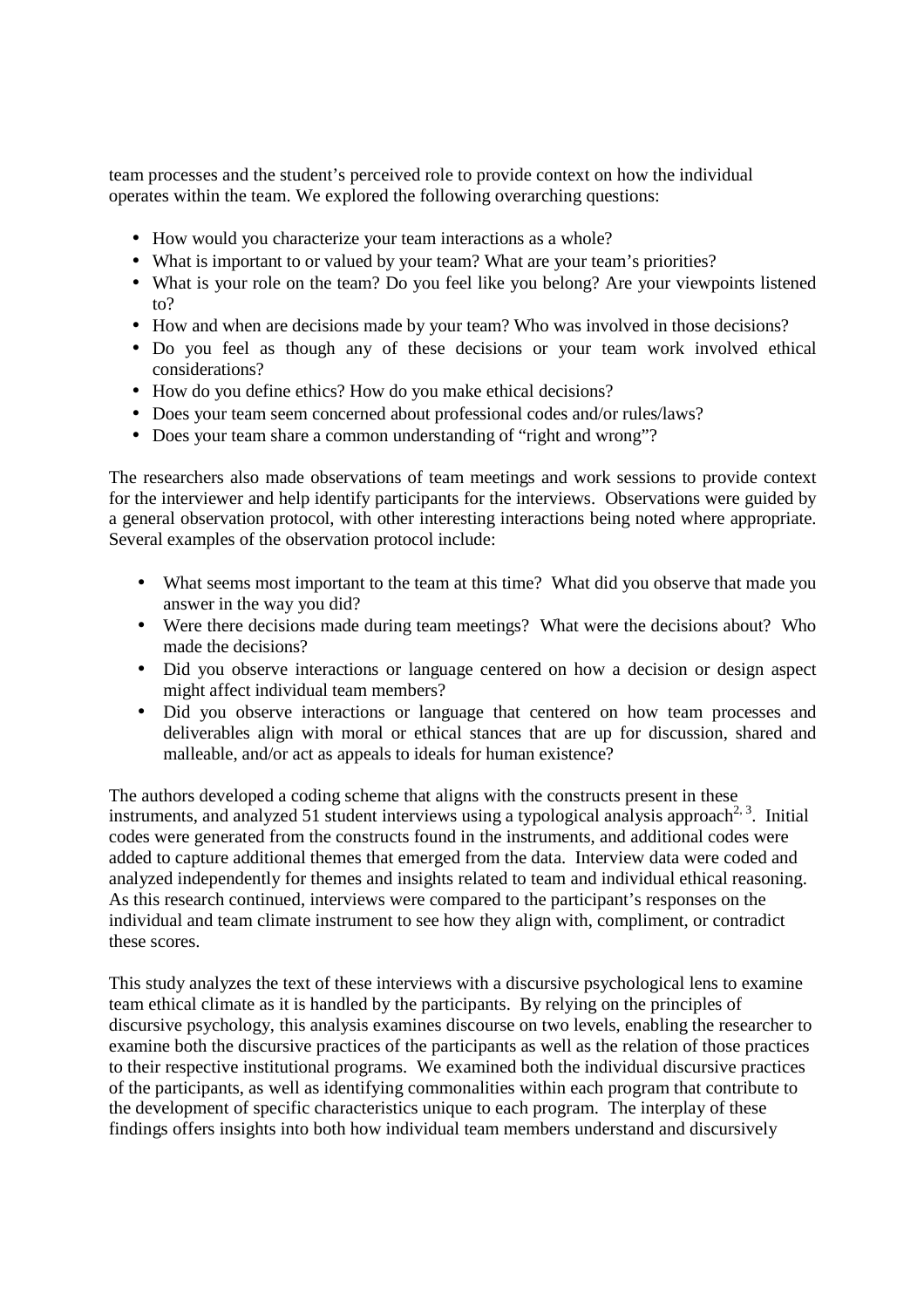handle ethics and team climate, as well as the potential influence of institutional factors on these perceptions.

The researchers looked for evidence of the interpretative repertoire offered by various Discourses in the form of familiar arguments, terminology, metaphors, themes, imagery, and various linguistic devices, and analyzed the way in which the participants draw upon them to describe, explain, or justify their statements and descriptions of both their ethical identity and their relation with the project. Through this method, the researchers focused on the text of these interviews to see how the participants use characterizations and evaluative expressions to attribute identity and motive to themselves and others, how they construct their own character as well as the character of their fellow team members, how they counter and respecify others' descriptions of their own or their team's identity, and how psychological themes are handled and managed implicitly through discursive practices (Edwards, 2004).

## *Findings*

The use of interviews and observations gave us access to unanticipated aspects of team and individual ethical decision making and moral reasoning by allowing participants to go into greater detail about, and reflect on, the concepts probed in the individual and team climate instrument. Participants offered insights into aspects of ethical decision making that were not directly present in the instruments, as well as offering a richer description of the often complex team interactions as the participants experienced them. The interview data offered insight into both ethical issues encountered by the individuals and teams, as well as more general information about the team process and how individuals perceived these experiences. As a result, we found evidence of the categories probed by both the individual and team climate instrument, as well as new but important aspects of these processes. This paper discusses the findings about team ethical climate elicited from these interviews.

One result we found is that team climate is often unnoticed by team members or taken for granted, as it is an intangible and characterized by the general feeling or atmosphere of the team. This was evident in the interviews: the interviewer would ask participants to describe their team's interactions and atmosphere, and many participants responded with confusion as to what the interviewer was asking about. While many participants immediately began describing elements of team culture such as relations among members and whether the atmosphere was serious or fun, some replied with demographic descriptions of their team's composition; some discussed the division of tasks among members; some described the responsibilities and formal interactions among members. This level of ambiguity supports the idea that team climate is often difficult to envision and identify. Yet as this analysis shows, a team's climate has serious implications for how well the team is able to perform. Similarly, ethics was a mysterious concept to participants, who struggled both to define ethics when asked directly, and were unable to identify ethical situations their team had faced. This analysis found four major themes in participants' descriptions of their team's interactions: the interpersonal relations between team members, the collaborative nature of the design process, the interdependent nature of team process, and understandings of ethics as it relates to team climate. Some of these themes aligned with concepts that are found in the team climate instrument, while others were so interesting and pervasive that we generated new codes in order to account for them.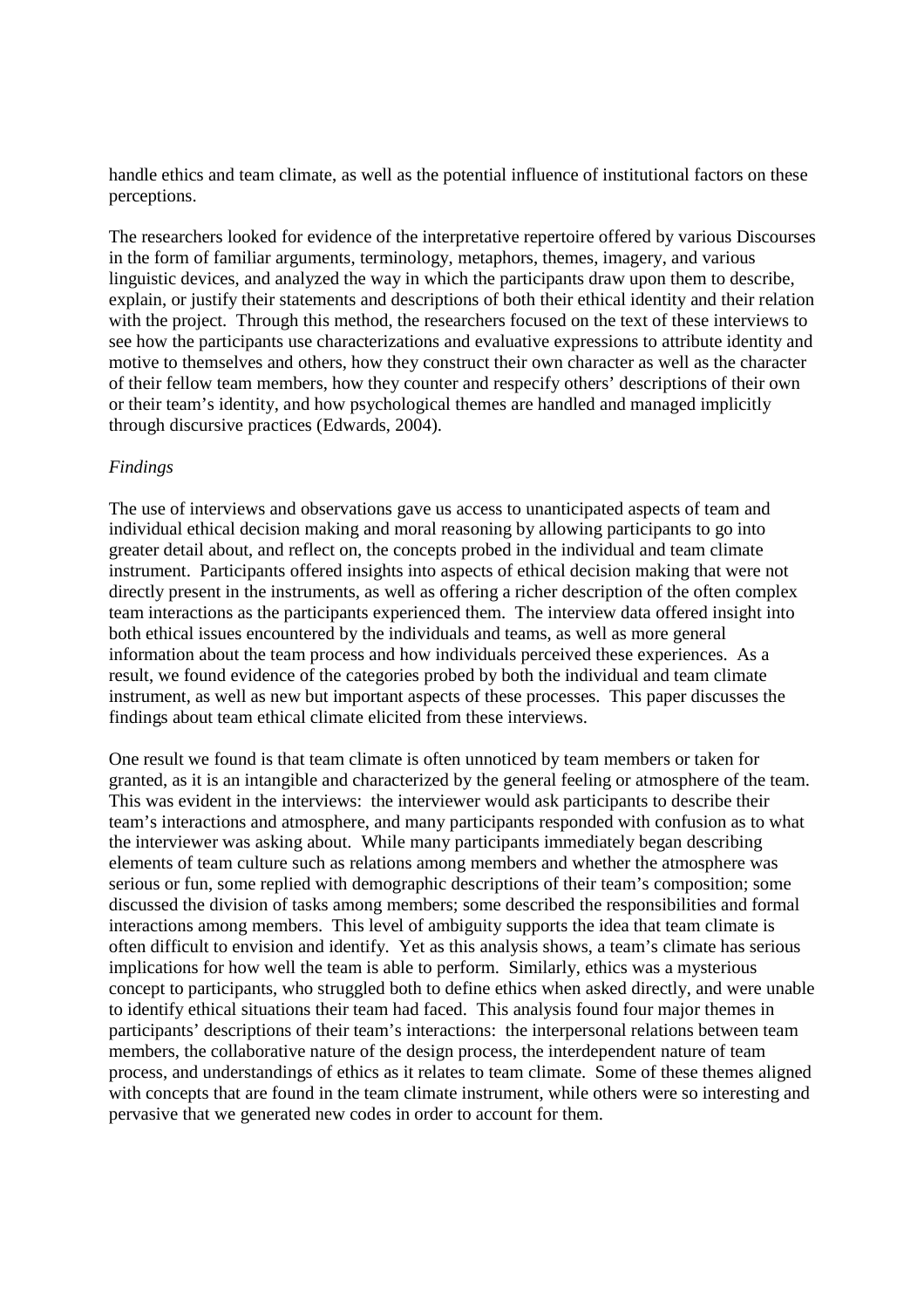Analysis revealed evidence of team climate instrument categories in the participants' talk. Themes of friendship, shared ethical models, and care were evident throughout the data. These descriptions aligned with the constructs probed in the team climate instrument, and offered a more contextual understanding of how these constructs are perceived and discussed by the participants. Participants drew from a Discourse of Friendship in constructing images of their team's interactions, describing the positive relationships between the team members and often linking those to positive team outcomes. For example, one participant described his team interactions, saying: "with the five of us, we're kind of all getting along really well—throwing ideas, joking around, and it kind of—sometimes we get off topic, but usually it kind of just builds from good ideas and keeps going, and it kind of has a really good environment of being able to actually interact with one another and be able to openly express our ideas." This participant positions his team's friendly climate as an asset to their ability to generate ideas and progress with their project. Many participants described their team's interactions similarly, often linking the friendly, casual environment with improved productivity and effectiveness.

One of the most theoretically evocative codes that emerged centered on participants' experiences surrounding the design process. Many participants talked about specific design priorities as an element of their team climate. The aggregate code "Design" was created to identify portions of the interview text in which participants were focused on the project, the design process, and the various considerations they and their team took into account in these areas. The two major themes that emerged under this aggregate code were "Design as collaborative" and "Design priorities." The design as collaborative code refers to acknowledgements that the design process itself relies on the different skills and knowledge of each team member to produce the best possible end results. These descriptions frequently included an acknowledgement of different team members' skills and abilities, as well as acknowledgement that such traits enriched (or in some cases, hindered) the design process.

The diversity of team members in terms of culture, skill level, and interpersonal characteristics also emerged from this analysis as an important aspect of how students manage and perceive team climate. One of the strongest concepts is the interdependent nature of the teams, which rely on each member to contribute to team tasks and seems to have a major influence on team climate. Unlike the "design as collaborative" code, this code focused on the relational aspects of teamwork, reflecting the participants' view that the team process relies on each member of the team "doing their part" and working with each other well. This code is very task-related, with some examples including the division of tasks among team members, which frequently happened on a volunteer basis; decisions made by the team outside of those that were design-specific, and managing team members who were either shirking their duties or praising team members who excelled at keeping everyone on track.

Finally, across the interviews, a common thread in the respondents' talk is the complex way they understand ethics. Overwhelmingly, when directly asked whether their team has faced any ethical dilemmas, participants would initially say that they had not. Often ethics was only identified explicitly by the students if discussed in specific relation to ethical decision making or considerations. Indeed, a code for "evolution during interview" was generated to account for the frequent experience of a participant, on being pushed to consider ethical situations, would realize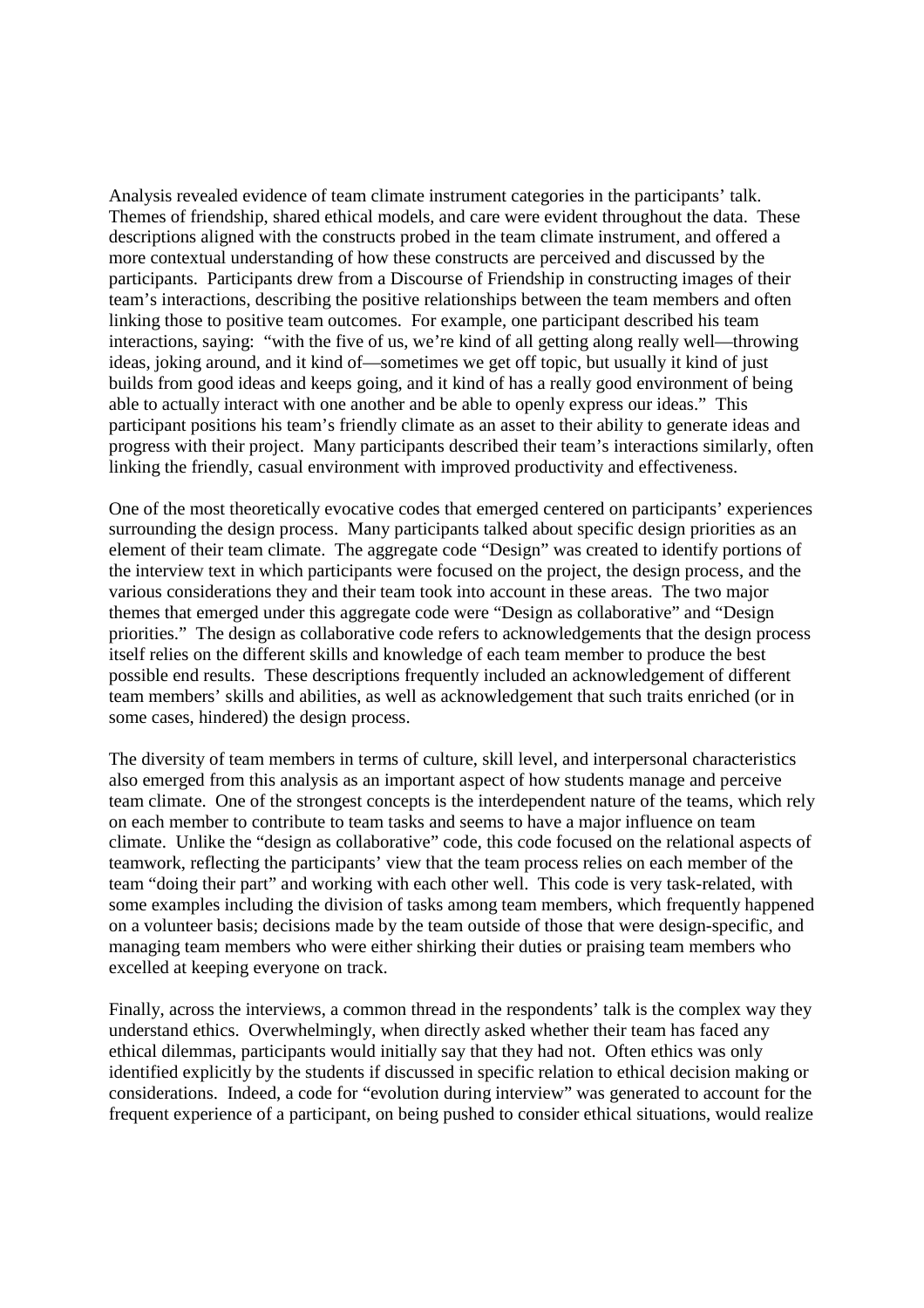that their team had indeed faced one, if not many, situations which included an ethical dimension. Their talk indicates that these teams are encountering a number of ethical situations that they manage in interesting ways. Often before being asked to reflect extensively on a situation, the participant would interpret it as conflict, annoyance, or simply a design consideration. After further consideration, some realized or acknowledged that their team's choices were in fact ethically grounded, such as one team's decision to choose one material over another in order to reduce the risk that a future user of their product might have their skin irritated by the former.

## *Conclusion and Future Directions for Research*

This paper presents a first step in analyzing this rich data elicited through the interviews and observations. We believe that this line of research offers great potential for future use and development. The analysis presented in this paper offers researchers the ability to explore the constructs in these instruments from a qualitative vantage point, enriching our interpretation of the instruments and offering deeper understanding of how students themselves view and understand these complex issues. As we move forward, we are examining how interview responses align with instrument scoring, and continue to consider the complex and evolving issue of ethical development in multidisciplinary project teams.

This paper offers an exploration of ethics in an engineering context in a team setting. This study provides insight into the structures of engineering groups and the often overlooked ethical dimension of team projects. The findings contribute to our understanding of how ethics is seen by and impacts teams in an engineering education context, and especially highlights the potential areas in such work where ethics may be present but goes unnoticed or under-scrutinized. This line of research will contribute both to our theoretical and methodological efforts to understand teams and ethics in an engineering context, but could also be useful to engineering educators as they consider how to present ethics and team work to engineering students.

## Acknowledgements

This work was made possible by a grant from the National Science Foundation (DUE-112374). Any opinions, findings, and conclusions or recommendations expressed in this material are those of the authors and do not necessarily reflect the views of the National Science Foundation.

## References

- [1] Rest, J., Narvaez, D., Bebeau, M., & Thoma, S. (1999). A neo-Kohlbergian approach: The DIT and schema theory. *Educational Psychology Review, 11*, 291-324.
- [2] Beebe, S. A., & Masterson, J. T. (2012). Communication in small groups: Principles and practice. Boston: Allyn and Bacon.
- [3] Larson, J. R. (2007). Deep Diversity and Strong Energy Modeling the Impact of Variability in Members' Problem-Solving Strategies on Group Problem-Solving Performance. *Small Group Research, 38*: 413-436.